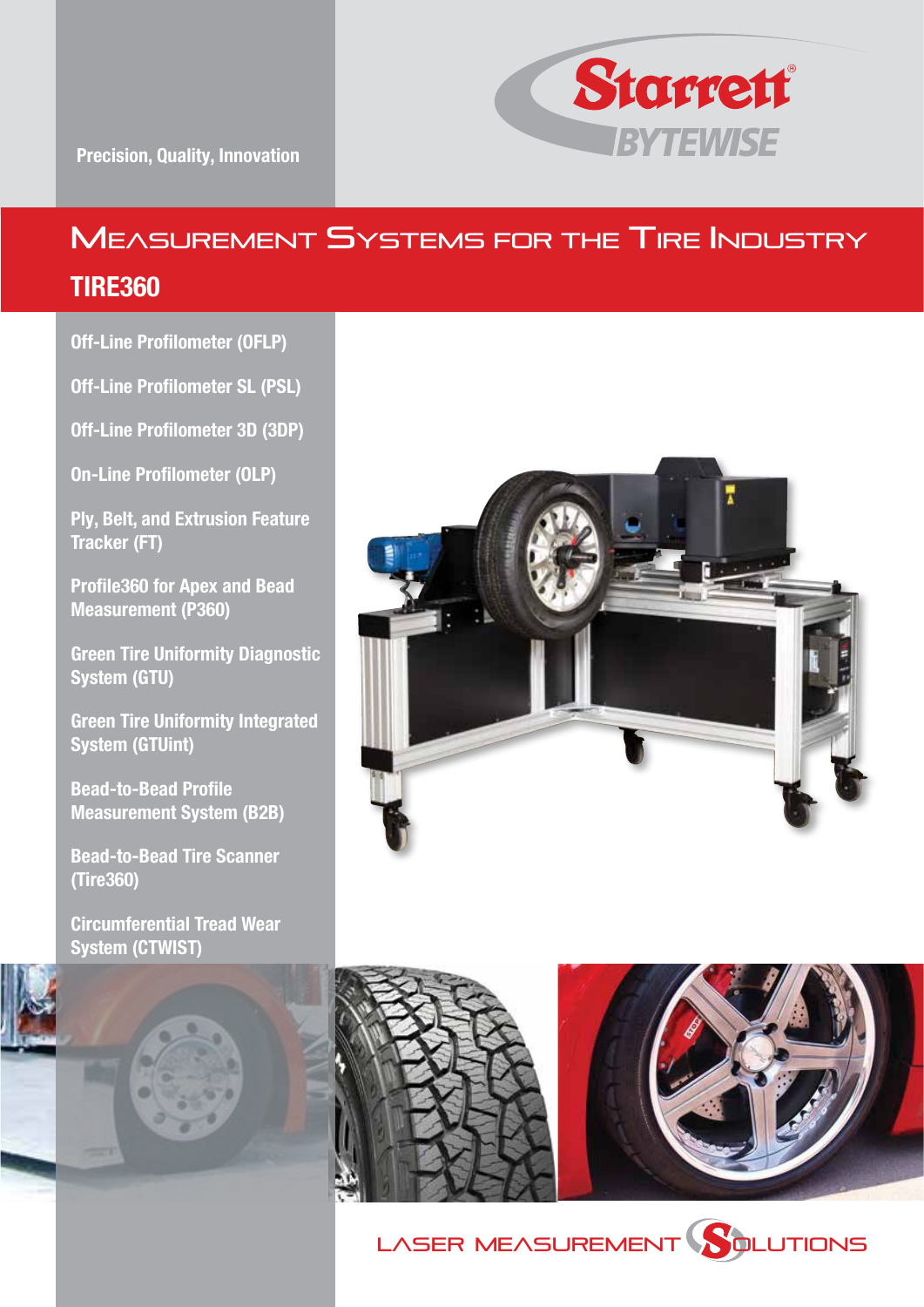# Tire360

Tire360 is a 3D tire scanning system that digitizes the cured and inflated tire surface and presents the data as a large point-cloud file. The system utilizes CrossCheckHD™ sensors in a multi-sensor c-frame array. Tire360 is packaged as an off-line station that scans tires that have been pre-mounted on rims and inflated. The tire/rim assembly is manually mounted onto the spindle tooling. The machine rotates the spindle and scans the tire automatically. The measurement cycle is triggered by a keyboard command.

The measurement head is mounted on a two-stage slide with one radial axis radial and one lateral axis. Axes are manually positioned and lockable. The radial axis is encoded in order to capture the true radius and circumference.



Tire360 is a giant leap in cured tire surface digitization:

- It supports size and shape verification for the tire designer
- It supports competitive analysis programs
- It supports first article inspection on the shop floor for the factory QC team
- It produces a data set that be archived for quality recordation in a form that supports detailed inspection in the future
- It supports mold assembly verification
- It supports automated tread wear analysis for the tire test engineer
- It is a development platform that will eventually support automated tire surface flaw inspection in the tire factory

We are actively developing software tools on this platform, and seek customer feedback in order to prioritize our development program.



2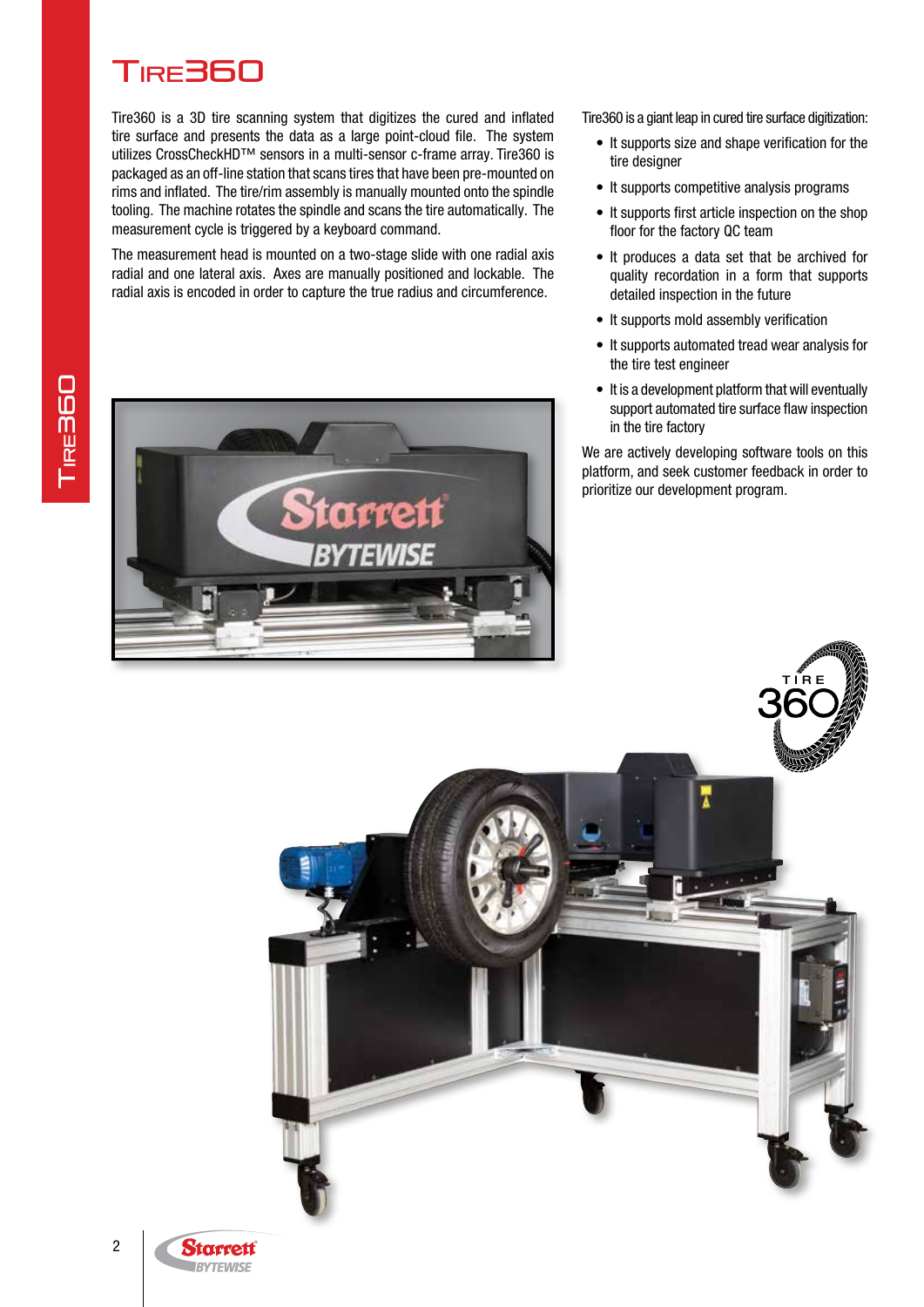#### SOETWARE

Tire360 software combines the individual sensor data sets into a single bead-to-bead point-data file for each scan, and combines the data sets into a 3D model by associating the profiles to the encoder. The data set is unfolded to visualize a 3D surface topography as a color map. This color map is normalized using a filtering tool-set to remove low-frequency runout. In the image seen on the right there are 16,000 columns and 7,500 rows of data. Each radial and lateral waveform can be displayed in the windows.





The 3D solid model can be rendered as and manipulated for pan, zoom, pitch, yaw, and rotation.

The Contour View permits the user to scroll across all 16,000 lateral profiles while applying tools for measuring section width, section height, tread depth, and tread radius. Each contour is characterized to visualize the road contact surfaces in red, groove bottoms in green, and all other surfaces in black.



#### Uses

TIRE DEVELOPMENT - Tire manufacturers dedicate substantial effort in finite element modeling tires in order to design molds that produce tires that inflate to the intended design size and shape. Once the first tire is molded it is measured to see how close the "as-built" tire complies to the "as-designed" tire. Differences can be analyzed to improve the design process. Tire360 reduces the time required to measure a new tire from one day to one minute.

COMPETITIVE TIRE STUDIES - Tire manufacturing is a fiercely competitive business; and tire makers routinely buy competitors' tires in order to analyze materials, construction, dynamic properties, tread wear, styling, size and shape, and tread design. Tire360 makes it easy to scan any tire and export the model to the designer's CAD system to compare all aspects of the physical design.

FIRST ARTICLE VERIFICATION - Good quality management calls for inspection of the first tire molded after a mold change. Tire360 enables the user to scan the first tire and compare it to a design standard to verify the initial quality in a way that cannot be duplicated using manual and visual techniques. In addition, Tire360 captures a highly-resolute snapshot that can be archived by the QC organization so that it can be studied if needed in the future using whatever tools are suitable. This enables you to look back and take measurements that were not anticipated when the tire was first checked.

TIRE TESTING – Production tires can be scanned and automatically analyzed for test parameters like crown radius, section width, section height, circumference, and location and height of tread wear indicators.